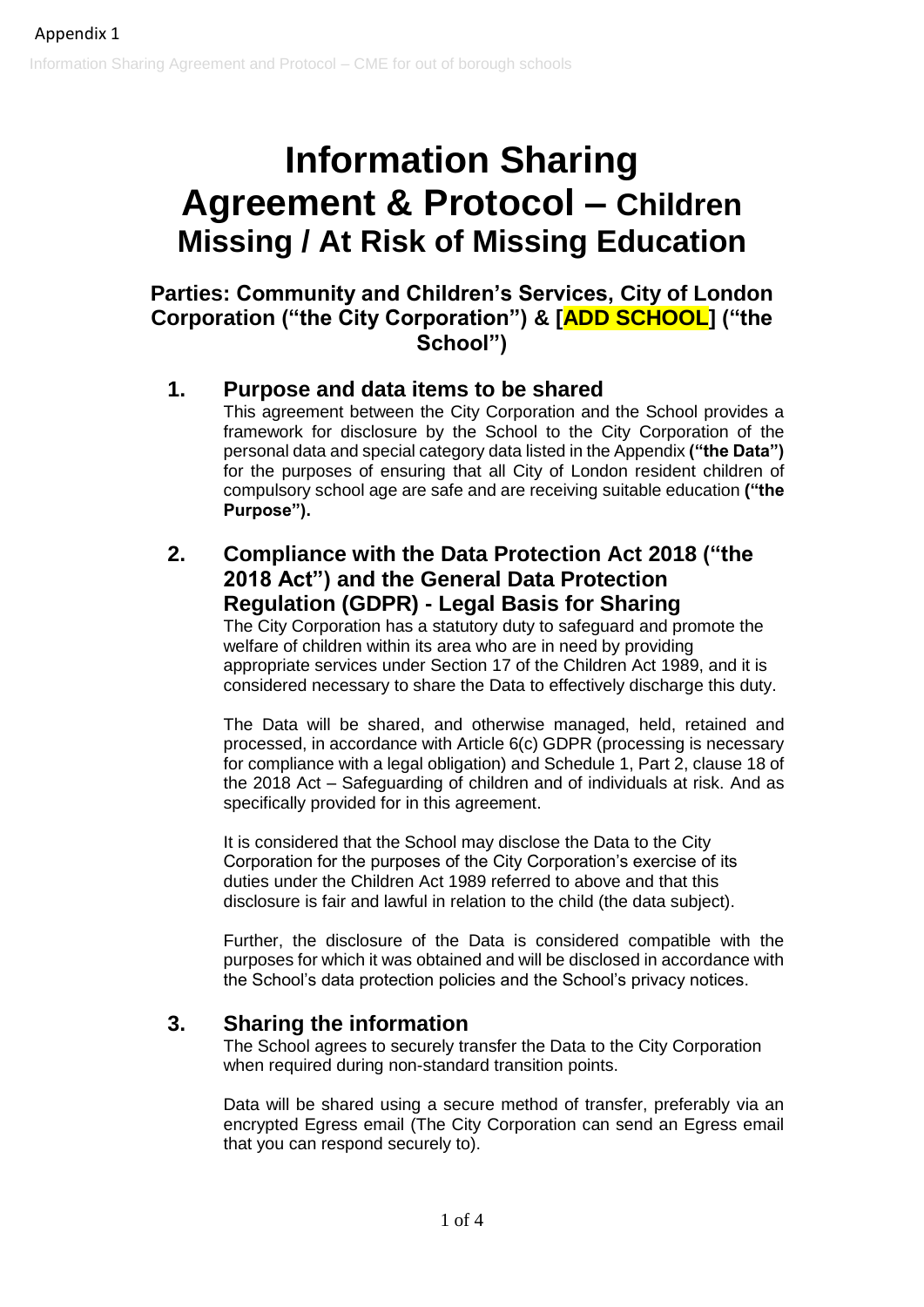The method by which the data is presented is in the form of a *capture sheet*. This is a City Corporation proforma in the form of an Excel spreadsheet, which will be supplied to the school. It is expected that the data will be of the highest quality, up to date and accurate.

The City Corporation agrees not to share the information with parties outside of this agreement, unless it is necessary for the purposes of complying with the City Corporation's legal duties or is otherwise required by law.

## **4. Storage, Security and access**

The City Corporation will comply with minimum storage and security standards and will be subject to its own data protection and security policies.

The City Corporation must ensure that any staff with access to the information exchanged, manage the data sensitively and comply with the principles of the 2018 Act and the GDPR.

Data shared with the City Corporation will be stored on a secure drive, within a password protected database which only select members of the Education and Early Years team and Strategy and Performance team will be able to access. The access will be controlled by attaching appropriate permissions and/or passwords to the Data. The Data of each child will not be kept by the City Corporation for longer than is necessary for the purposes of ensuring that child is receiving suitable education.

#### **5. Access and individual's rights**

The disclosure of the Data will be conducted in accordance with the Human Rights Act 1998, the Caldicott Principles, and the Common Law Duty of Confidence and subject to any express prohibition on disclosure.

#### **6. Reviewing this Agreement**

This agreement will be reviewed every five years or otherwise promptly if either party requests amendments to this agreement or if this agreement is breached by either party.

## **7. Termination**

This agreement may be terminated by either party by written notice.

## **8. Contact Details**

| <b>City of London</b>                                                                      | <b>School</b> |
|--------------------------------------------------------------------------------------------|---------------|
| Kirstie Hilton, Education Service, 020<br>7332 3274,<br>Kirstie.hilton@cityoflondon.gov.uk | [ADD]         |
|                                                                                            | <b>ADD1</b>   |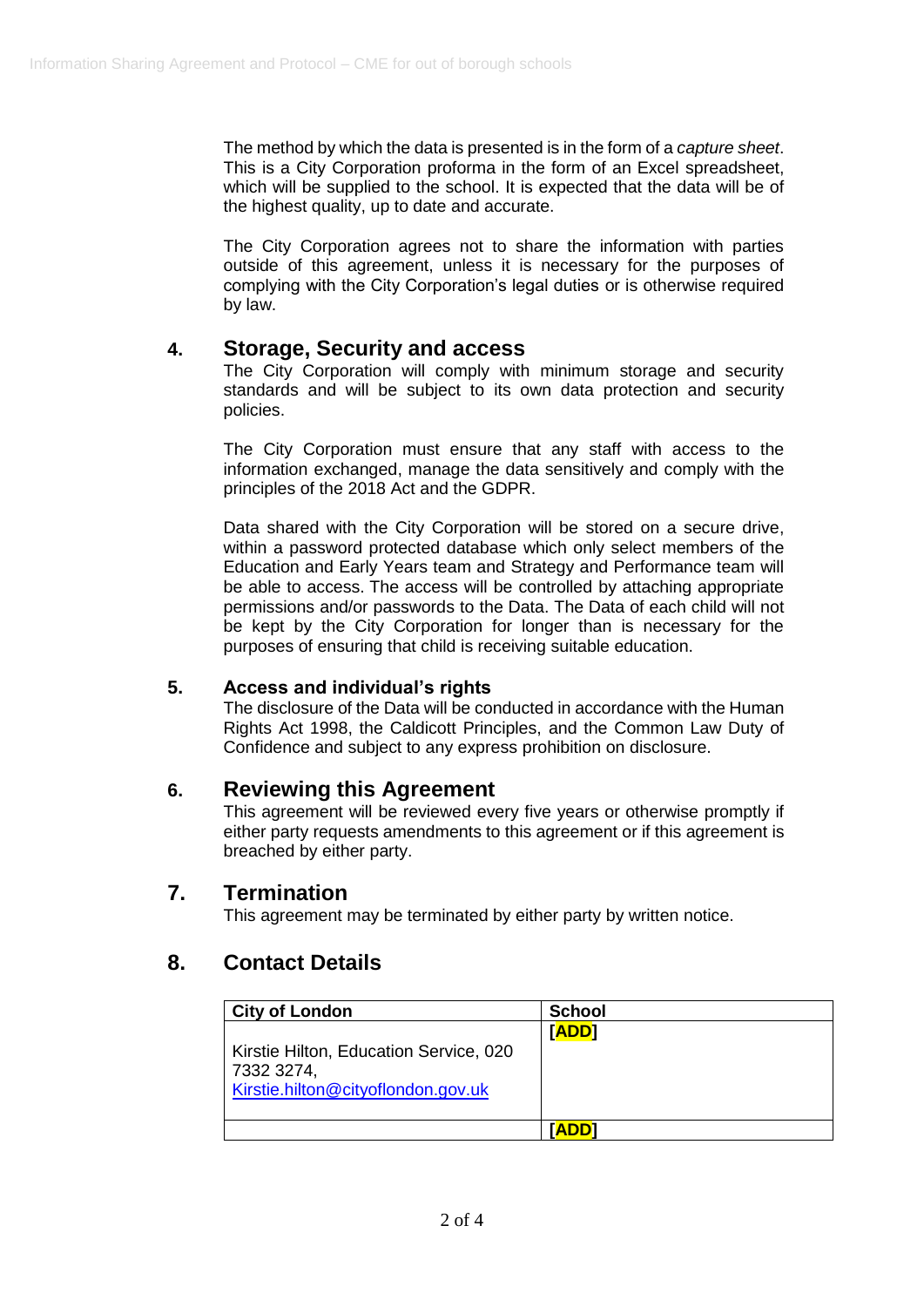| Amrul Khan, Education Service, 020<br>7332 3998. |  |
|--------------------------------------------------|--|
| Amrul.khan@cityoflondon.gov.uk                   |  |

## **9. Agreement and Signature Agreement date: Date: [ADD]**

By signing this document each party agrees to accept and implement this information sharing agreement and protocol and to adopt the statements and procedures contained within it.

## *Party requesting information:*

| EC <sub>2</sub> P <sub>2EJ</sub><br>EC2P <sub>2EJ</sub> | Signature<br><b>Theresa Shortland</b><br>Education and Early Years Manager<br>Department of Community and<br><b>Children's Services</b><br>City of London Corporation<br>Guildhall<br>London | Signature<br><b>Chris Pelham</b><br><b>Assistant Director, People Services</b><br>Department of Community<br>and<br><b>Children's Services</b><br>City of London Corporation<br>Guildhall<br>London |
|---------------------------------------------------------|----------------------------------------------------------------------------------------------------------------------------------------------------------------------------------------------|-----------------------------------------------------------------------------------------------------------------------------------------------------------------------------------------------------|
|---------------------------------------------------------|----------------------------------------------------------------------------------------------------------------------------------------------------------------------------------------------|-----------------------------------------------------------------------------------------------------------------------------------------------------------------------------------------------------|

Date signed: Date Signed:

## *Party holding information:* **[ADD]**

**Signature Name** Job Title Address Address Address Address Address

Date signed: